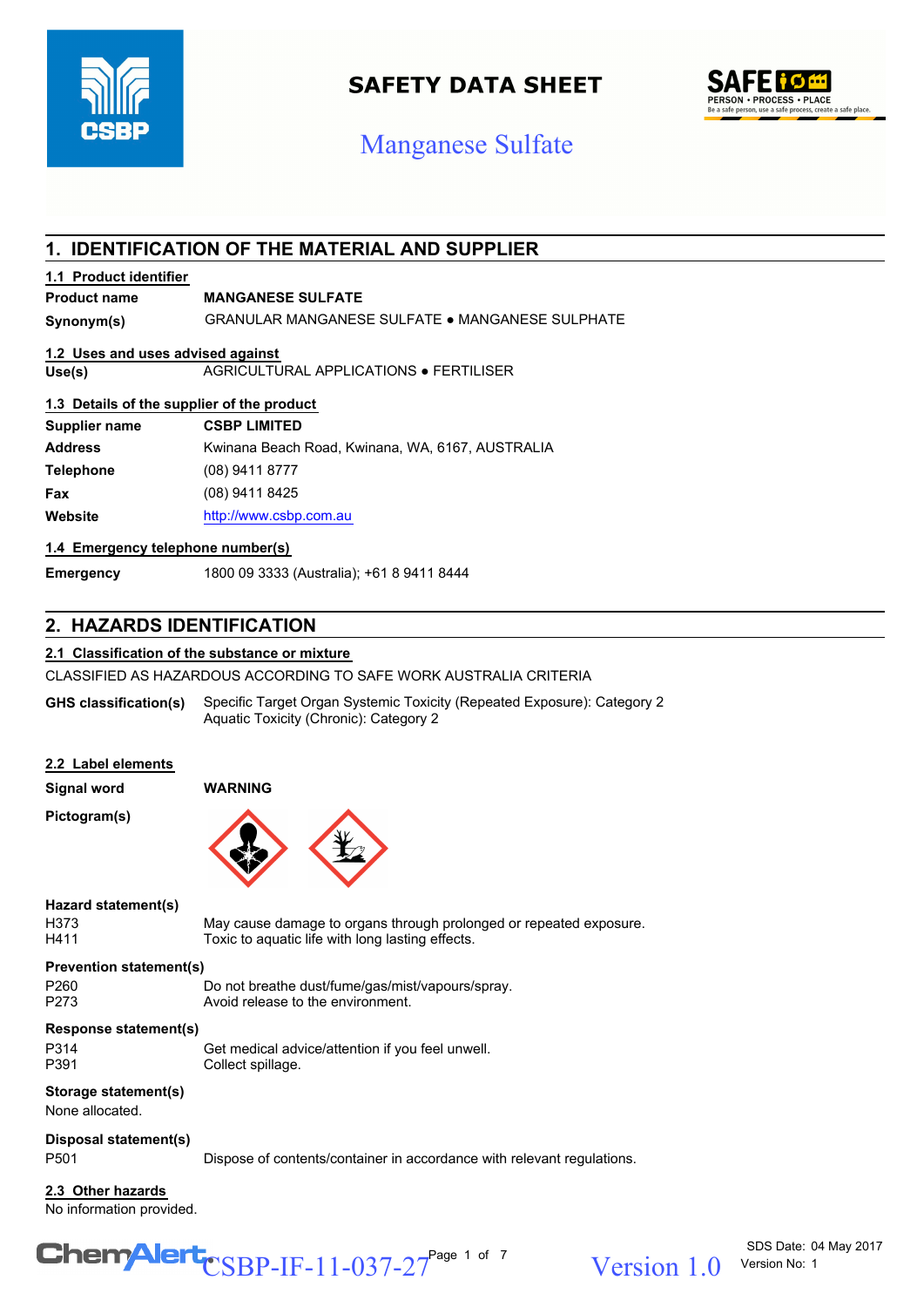## **3. COMPOSITION/ INFORMATION ON INGREDIENTS**

## **3.1 Substances / Mixtures**

| Ingredient<br>realent.                                           | $\mathbf{A}$<br>. Number<br>va.  | $  -$<br>.umber<br>N<br>∼ | วontent |
|------------------------------------------------------------------|----------------------------------|---------------------------|---------|
| $\sim$ $\sim$ $\sim$<br>MA.<br>⊣∆N⊩<br>PHAIL<br>. NP<br>∽−<br>דר | $\sim$<br>70 L<br>7-01-<br>. ה י | nne<br>089-9              | >95%    |

## **4. FIRST AID MEASURES**

### **4.1 Description of first aid measures**

| <b>Eye</b> | If in eyes, hold eyelids apart and flush continuously with running water. Continue flushing until advised to |
|------------|--------------------------------------------------------------------------------------------------------------|
|            | stop by a Poisons Information Centre, a doctor, or for at least 15 minutes.                                  |

- **Inhalation** If inhaled, remove from contaminated area. Apply artificial respiration if not breathing.
- If skin or hair contact occurs, remove contaminated clothing and flush skin and hair with running water. Continue flushing with water until advised to stop by a Poisons Information Centre or a doctor. **Skin**
- For advice, contact a Poisons Information Centre on 13 11 26 (Australia Wide) or a doctor (at once). If swallowed, do not induce vomiting. Ingestion is considered unlikely due to product form. **Ingestion**
- First aid facilities Eye wash facilities and safety shower are recommended.

## **4.2 Most important symptoms and effects, both acute and delayed**

See Section 11 for more detailed information on health effects and symptoms.

## **4.3 Immediate medical attention and special treatment needed**

Treat symptomatically.

## **5. FIRE FIGHTING MEASURES**

## **5.1 Extinguishing media**

Use an extinguishing agent suitable for the surrounding fire.

## **5.2 Special hazards arising from the substance or mixture**

Non flammable. May evolve manganese oxides when heated to decomposition.

## **5.3 Advice for firefighters**

Treat as per requirements for surrounding fires. Evacuate area and contact emergency services. Remain upwind and notify those downwind of hazard. Wear full protective equipment including Self Contained Breathing Apparatus (SCBA) when combating fire. Use waterfog to cool intact containers and nearby storage areas.

## **5.4 Hazchem code**

None allocated.

## **6. ACCIDENTAL RELEASE MEASURES**

## **6.1 Personal precautions, protective equipment and emergency procedures**

Wear Personal Protective Equipment (PPE) as detailed in section 8 of the SDS. Clear area of all unprotected personnel. Contact emergency services where appropriate.

## **6.2 Environmental precautions**

Prevent product from entering drains and waterways.

#### **6.3 Methods of cleaning up**

Contain spillage, then collect and place in suitable containers for reuse or disposal. Avoid generating dust.

#### **6.4 Reference to other sections**

See Sections 8 and 13 for exposure controls and disposal.

## **7. HANDLING AND STORAGE**

 $\text{CSBP-IF-11-037-27}^{\text{Page 2 of 7}}$  Version 1.0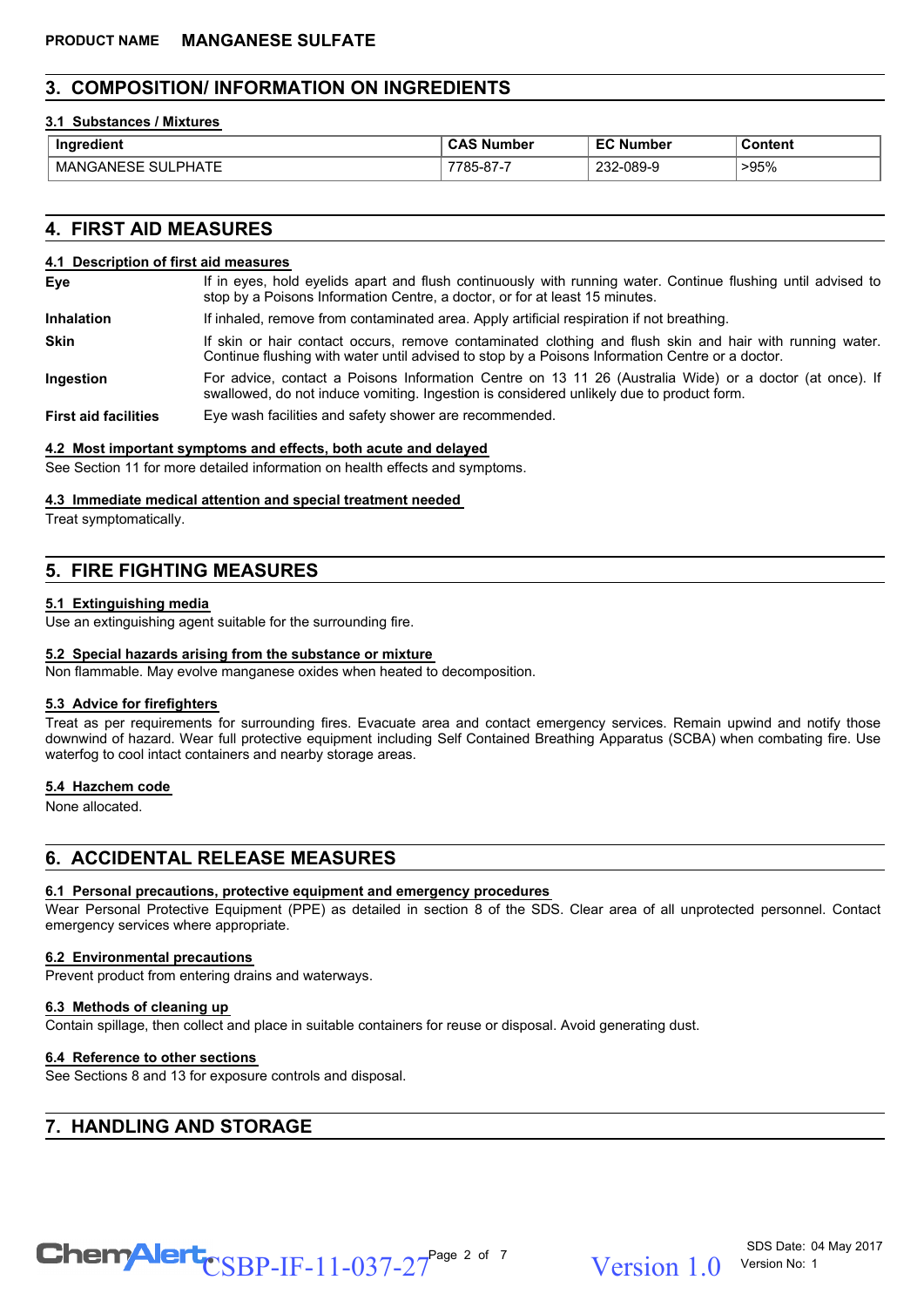#### **7.1 Precautions for safe handling**

Before use carefully read the product label. Use of safe work practices are recommended to avoid eye or skin contact and inhalation. Observe good personal hygiene, including washing hands before eating. Prohibit eating, drinking and smoking in contaminated areas.

#### **7.2 Conditions for safe storage, including any incompatibilities**

Store in a cool, dry, well ventilated area, removed from incompatible substances, heat or ignition sources and foodstuffs. Ensure containers are adequately labelled, protected from physical damage and sealed when not in use. Large storage areas should have appropriate ventilation systems.

## **7.3 Specific end use(s)**

No information provided.

## **8. EXPOSURE CONTROLS / PERSONAL PROTECTION**

#### **8.1 Control parameters**

**Exposure standards**

| Ingredient                          | Reference | <b>TWA</b> |                   | <b>STEL</b>       |                   |
|-------------------------------------|-----------|------------|-------------------|-------------------|-------------------|
|                                     |           | ppm        | ma/m <sup>3</sup> | ppm               | ma/m <sup>3</sup> |
| Manganese, dust & compounds (as Mn) | SWA (AUS) | $- -$      |                   | $- -$             | $- -$             |
| Manganese, fume (as Mn)             | SWA (AUS) | --         |                   | $\hspace{0.05cm}$ |                   |

#### **Biological limits**

No biological limit values have been entered for this product.

## **8.2 Exposure controls**

Avoid inhalation. Use in well ventilated areas. Where an inhalation risk exists, mechanical extraction ventilation is recommended. Maintain dust levels below the recommended exposure standard. **Engineering controls**

#### **PPE**

| Eye / Face  | Wear dust-proof goggles.                                                                                                                               |
|-------------|--------------------------------------------------------------------------------------------------------------------------------------------------------|
| Hands       | Wear PVC or rubber gloves.                                                                                                                             |
| <b>Body</b> | When using large quantities or where heavy contamination is likely, wear coveralls.                                                                    |
| Respiratory | Where an inhalation risk exists, wear a Class P1 (Particulate) respirator. At high dust levels, wear a<br>Full-face Class P3 (Particulate) respirator. |



## **9. PHYSICAL AND CHEMICAL PROPERTIES**

#### **9.1 Information on basic physical and chemical properties**

| Appearance                      | <b>PALE PINK GRANULES</b> |
|---------------------------------|---------------------------|
| Odour                           | <b>ODOURLESS</b>          |
| <b>Flammability</b>             | <b>NON FLAMMABLE</b>      |
| <b>Flash point</b>              | <b>NOT RELEVANT</b>       |
| <b>Boiling point</b>            | $850^{\circ}$ C           |
| <b>Melting point</b>            | $700^{\circ}$ C           |
| <b>Evaporation rate</b>         | <b>NOT AVAILABLE</b>      |
| рH                              | <b>NOT AVAILABLE</b>      |
| <b>Vapour density</b>           | <b>NOT AVAILABLE</b>      |
| <b>Specific gravity</b>         | 3.25                      |
| Solubility (water)              | <b>SLIGHTLY SOLUBLE</b>   |
| Vapour pressure                 | <b>NOT AVAILABLE</b>      |
| <b>Upper explosion limit</b>    | <b>NOT RELEVANT</b>       |
| <b>Lower explosion limit</b>    | <b>NOT RELEVANT</b>       |
| <b>Partition coefficient</b>    | <b>NOT AVAILABLE</b>      |
| <b>Autoignition temperature</b> | <b>NOT AVAILABLE</b>      |

# $\text{CSBP-IF-11-037-27}^{\text{Page 3 of 7}}$  Version 1.0

 $Version 1 0$  Version No: 1

SDS Date: 04 May 2017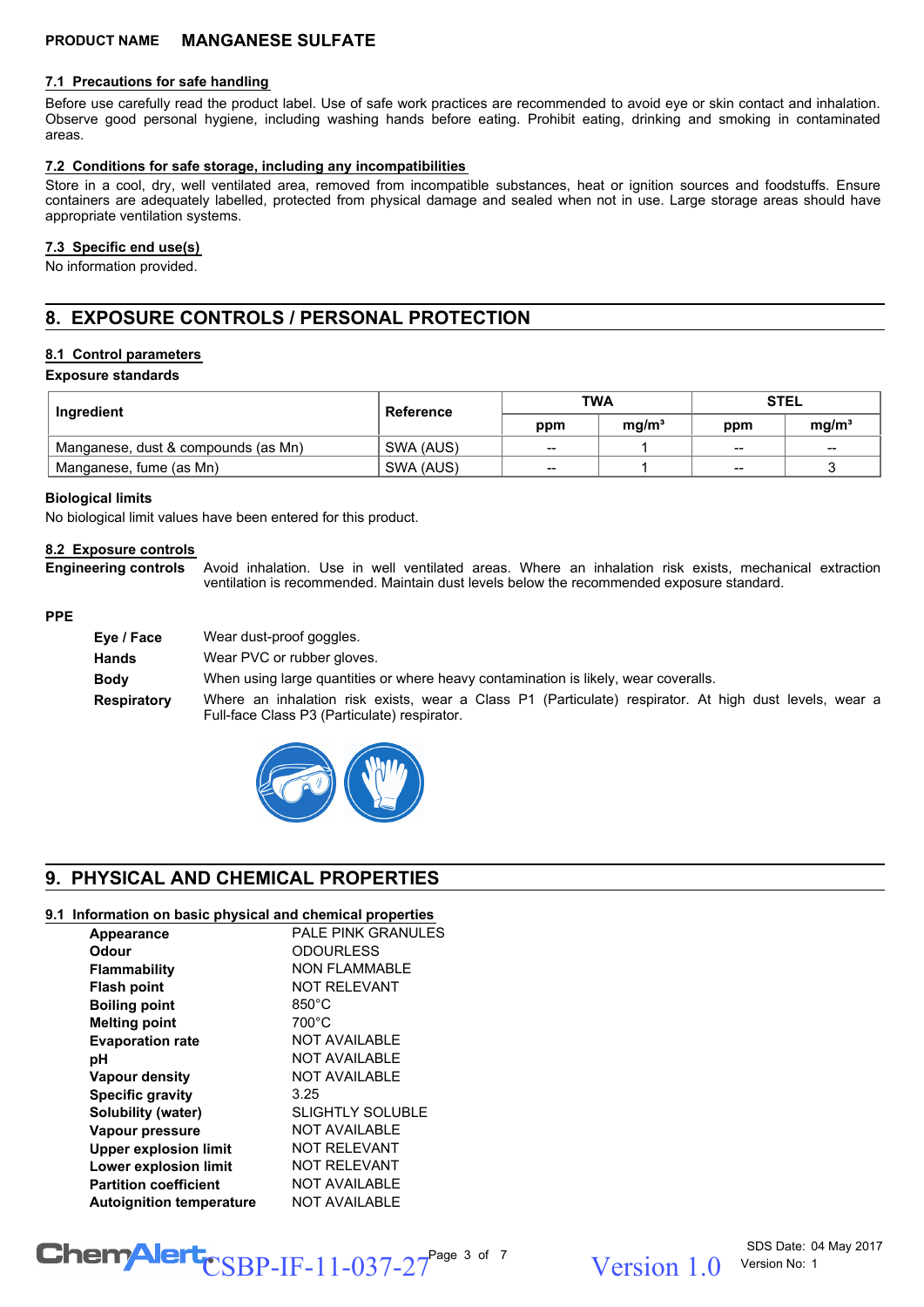#### **9.1 Information on basic physical and chemical properties**

| <b>Decomposition temperature</b> | NOT AVAILABLE        |
|----------------------------------|----------------------|
| <b>Viscosity</b>                 | <b>NOT AVAILABLE</b> |
| <b>Explosive properties</b>      | <b>NOT AVAILABLE</b> |
| <b>Oxidising properties</b>      | <b>NOT AVAILABLE</b> |
| <b>Odour threshold</b>           | <b>NOT AVAILABLE</b> |

## **10. STABILITY AND REACTIVITY**

#### **10.1 Reactivity**

Carefully review all information provided in sections 10.2 to 10.6.

#### **10.2 Chemical stability**

Stable under recommended conditions of storage.

#### **10.3 Possibility of hazardous reactions**

Hazardous polymerization is not expected to occur.

#### **10.4 Conditions to avoid**

Avoid heat, sparks, open flames and other ignition sources.

#### **10.5 Incompatible materials**

Incompatible with oxidising agents (e.g. hypochlorites) and acids (e.g. nitric acid).

#### **10.6 Hazardous decomposition products**

May evolve manganese oxides when heated to decomposition.

## **11. TOXICOLOGICAL INFORMATION**

### **11.1 Information on toxicological effects**

**Acute toxicity** May be harmful if swallowed, in contact with skin, and/or if inhaled.

#### **Information available for the ingredient(s):**

| Ingredient                         |                                                                                                                                                                                                          | <b>Oral Toxicity (LD50)</b>                                      | <b>Dermal Toxicity (LD50)</b> | <b>Inhalation Toxicity</b><br>(LC50) |
|------------------------------------|----------------------------------------------------------------------------------------------------------------------------------------------------------------------------------------------------------|------------------------------------------------------------------|-------------------------------|--------------------------------------|
| <b>MANGANESE SULPHATE</b>          |                                                                                                                                                                                                          | 2150 mg/kg (rat)                                                 |                               |                                      |
| <b>Skin</b>                        | Contact may result in irritation, rash and dermatitis.                                                                                                                                                   |                                                                  |                               |                                      |
| Eye                                |                                                                                                                                                                                                          | Contact may result in irritation, lacrimation, pain and redness. |                               |                                      |
| <b>Sensitisation</b>               | Not classified as causing skin or respiratory sensitisation.                                                                                                                                             |                                                                  |                               |                                      |
| <b>Mutagenicity</b>                | Not classified as a mutagen.                                                                                                                                                                             |                                                                  |                               |                                      |
| Carcinogenicity                    | Not classified as a carcinogen.                                                                                                                                                                          |                                                                  |                               |                                      |
| <b>Reproductive</b>                | Not classified as a reproductive toxin.                                                                                                                                                                  |                                                                  |                               |                                      |
| STOT - single<br>exposure          | Over exposure may result in irritation of the nose and throat, with coughing.                                                                                                                            |                                                                  |                               |                                      |
| <b>STOT - repeated</b><br>exposure | Repeated exposure to manganese dust may result in manganese poisoning (manganism), a disabling, and<br>usually progressive disorder of the central nervous system with symptoms resembling Parkinsonism. |                                                                  |                               |                                      |
| <b>Aspiration</b>                  | Not classified as causing aspiration.                                                                                                                                                                    |                                                                  |                               |                                      |

## **12. ECOLOGICAL INFORMATION**

#### **12.1 Toxicity**

Manganese and its compounds have moderate acute and chronic toxicity to aquatic life. Insufficient data are available to evaluate or predict the short-term and long-term effects of manganese and its compounds on plants, birds, or land animals. Most plants have a very high tolerance for manganese.

#### **12.2 Persistence and degradability**

Manganese is an essential element for all living organisms including animals, plants and bacteria.

 $\text{CSBP-IF-11-037-27}^{\text{Page 4 of 7}}$  Version 1.0

Version 1 0 Version No: 1

SDS Date: 04 May 2017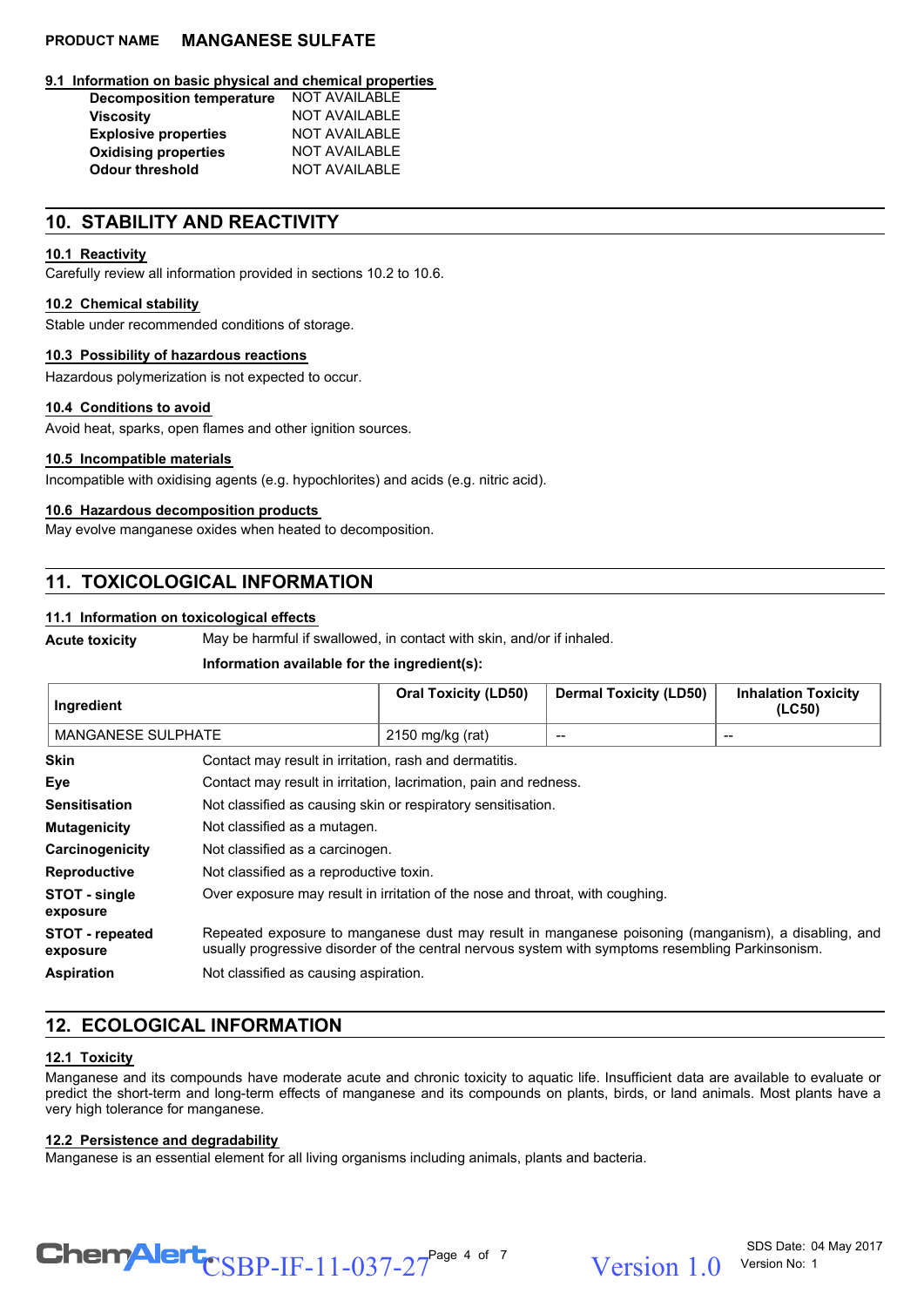### **12.3 Bioaccumulative potential**

Not expected to bioaccumulate.

## **12.4 Mobility in soil**

Soluble manganese 2+ compounds are relatively mobile and may potentially leach into surface and groundwater.

### **12.5 Other adverse effects**

Manganese may exist in the environment as the more soluble (2+) form and/or the less soluble (3+) form. In acidic waters, high levels of dissolved manganese may occur. Occurs naturally (0.085% of earth's crust).

## **13. DISPOSAL CONSIDERATIONS**

## **13.1 Waste treatment methods**

**Waste disposal**

Soluble salts: convert to insoluble form by dissolving in water and precipitating with lime or sodium carbonate. Absorb with sand or similar and dispose of to an approved landfill site. Insoluble salts: Dispose of to an approved landfill or waste processing site. Contact the manufacturer/supplier for additional information (if required).

Legislation **Dispose of in accordance with relevant local legislation.** 

## **14. TRANSPORT INFORMATION**

## **CLASSIFIED AS A DANGEROUS GOOD (IN ACCORDANCE WITH IATA AND IMDG ONLY)**

|                                     | <b>LAND TRANSPORT (ADG)</b> | <b>SEA TRANSPORT (IMDG / IMO)</b>                               | AIR TRANSPORT (IATA / ICAO)                                            |
|-------------------------------------|-----------------------------|-----------------------------------------------------------------|------------------------------------------------------------------------|
| 14.1 UN Number                      | None allocated.             | 3077                                                            | 3077                                                                   |
| 14.2 Proper<br><b>Shipping Name</b> | None allocated.             | ENVIRONMENTALLY<br><b>HAZARDOUS SUBSTANCE,</b><br>SOLID, N.O.S. | <b>ENVIRONMENTALLY</b><br><b>HAZARDOUS SUBSTANCE,</b><br>SOLID, N.O.S. |
| 14.3 Transport<br>hazard class      | None allocated.             | 9                                                               | 9                                                                      |
| 14.4 Packing Group                  | None allocated.             | Ш                                                               | Ш                                                                      |

#### **14.5 Environmental hazards**

Marine Pollutant

**14.6 Special precautions for user**

**Hazchem code** None allocated. **EMS** F-A, S-F Environmentally Hazardous Substances meeting the descriptions of UN 3077 or UN 3082 are not subject to the Australian Dangerous Goods Code when transported by road or rail in; (a) packagings; (b) IBCs; or (c) any other receptacle not exceeding 500 kg(L). - Australian Special Provisions (SP AU01) - ADG Code 7th Ed. Labels Required: MISCELLANEOUS. **Other information**

## **15. REGULATORY INFORMATION**

|                        |                                                                                                                                                                                                                                                                               | 15.1 Safety, health and environmental regulations/legislation specific for the substance or mixture       |
|------------------------|-------------------------------------------------------------------------------------------------------------------------------------------------------------------------------------------------------------------------------------------------------------------------------|-----------------------------------------------------------------------------------------------------------|
| Poison schedule        | A poison schedule number has not been allocated to this product using the criteria in the Standard for the<br>Uniform Scheduling of Medicines and Poisons (SUSMP).                                                                                                            |                                                                                                           |
| <b>Classifications</b> | Safework Australia criteria is based on the Globally Harmonised System (GHS) of Classification and<br>Labelling of Chemicals.<br>The classifications and phrases listed below are based on the Approved Criteria for Classifying Hazardous<br>Substances [NOHSC: 1008(2004)]. |                                                                                                           |
|                        |                                                                                                                                                                                                                                                                               |                                                                                                           |
| <b>Hazard codes</b>    | N<br>Xn                                                                                                                                                                                                                                                                       | Dangerous for the environment<br>Harmful                                                                  |
| <b>Risk phrases</b>    | R48/20/22                                                                                                                                                                                                                                                                     | Harmful: danger of serious damage to health by prolonged exposure through inhalation and if<br>swallowed. |
|                        | R <sub>51</sub> /53                                                                                                                                                                                                                                                           | Toxic to aquatic organisms, may cause long term adverse effects in the aguatic environment.               |

# $\text{CSBP-IF-11-037-27}^{\text{Page 5 of 7}}$  Version 1.0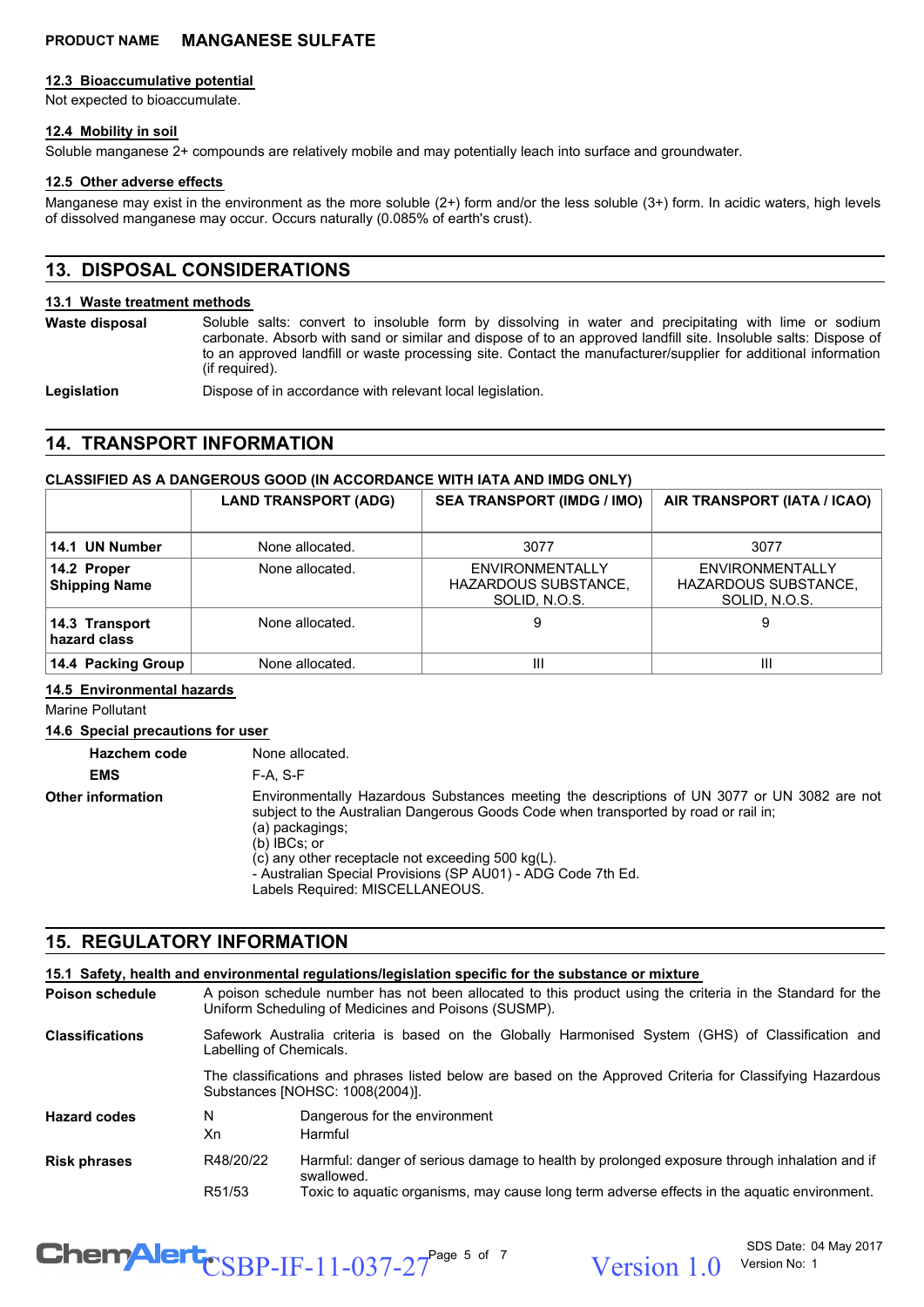| <b>Safety phrases</b> | S22<br>S36<br>S45      | Do not breathe dust.<br>Wear suitable protective clothing.<br>In case of accident or if you feel unwell seek medical advice immediately (show the label<br>where possible). |
|-----------------------|------------------------|-----------------------------------------------------------------------------------------------------------------------------------------------------------------------------|
|                       | S <sub>53</sub><br>S61 | Avoid exposure - obtain special instructions before use.<br>Avoid release to the environment. Refer to special instructions/safety data sheets.                             |
| Inventory listing(s)  |                        | <b>AUSTRALIA: AICS (Australian Inventory of Chemical Substances)</b><br>All components are listed on AICS, or are exempt.                                                   |

## **16. OTHER INFORMATION**

| <b>Additional information</b> | RESPIRATORS: In general the use of respirators should be limited and engineering controls<br>employed to avoid exposure. If respiratory equipment must be worn ensure correct respirator<br>selection and training is undertaken. Remember that some respirators may be extremely<br>uncomfortable when used for long periods. The use of air powered or air supplied respirators should<br>be considered where prolonged or repeated use is necessary.<br>PERSONAL PROTECTIVE EQUIPMENT GUIDELINES:<br>The recommendation for protective equipment contained within this report is provided as a guide<br>only. Factors such as form of product, method of application, working environment, quantity used,<br>product concentration and the availability of engineering controls should be considered before final<br>selection of personal protective equipment is made. |                                                                                                                                                                                                                                                                                                                                                                                                                                                                                                                                                                                                                                                                                                                                                                                                                                                                                                                                                                                                                |
|-------------------------------|-----------------------------------------------------------------------------------------------------------------------------------------------------------------------------------------------------------------------------------------------------------------------------------------------------------------------------------------------------------------------------------------------------------------------------------------------------------------------------------------------------------------------------------------------------------------------------------------------------------------------------------------------------------------------------------------------------------------------------------------------------------------------------------------------------------------------------------------------------------------------------|----------------------------------------------------------------------------------------------------------------------------------------------------------------------------------------------------------------------------------------------------------------------------------------------------------------------------------------------------------------------------------------------------------------------------------------------------------------------------------------------------------------------------------------------------------------------------------------------------------------------------------------------------------------------------------------------------------------------------------------------------------------------------------------------------------------------------------------------------------------------------------------------------------------------------------------------------------------------------------------------------------------|
|                               |                                                                                                                                                                                                                                                                                                                                                                                                                                                                                                                                                                                                                                                                                                                                                                                                                                                                             |                                                                                                                                                                                                                                                                                                                                                                                                                                                                                                                                                                                                                                                                                                                                                                                                                                                                                                                                                                                                                |
|                               | <b>HEALTH EFFECTS FROM EXPOSURE:</b><br>It should be noted that the effects from exposure to this product will depend on several factors<br>including: form of product; frequency and duration of use; quantity used; effectiveness of control<br>measures; protective equipment used and method of application. Given that it is impractical to<br>prepare a report which would encompass all possible scenarios, it is anticipated that users will<br>assess the risks and apply control methods where appropriate.                                                                                                                                                                                                                                                                                                                                                       |                                                                                                                                                                                                                                                                                                                                                                                                                                                                                                                                                                                                                                                                                                                                                                                                                                                                                                                                                                                                                |
| <b>Abbreviations</b>          | <b>ACGIH</b><br>CAS#<br>CNS<br>EC No.<br><b>EMS</b><br><b>GHS</b><br><b>GTEPG</b><br><b>IARC</b><br><b>LC50</b><br>LD50<br>mg/m <sup>3</sup><br><b>OEL</b><br>рH<br>ppm<br><b>STEL</b><br>STOT-RE<br>STOT-SE<br><b>SUSMP</b><br><b>SWA</b><br>TLV<br><b>TWA</b>                                                                                                                                                                                                                                                                                                                                                                                                                                                                                                                                                                                                             | American Conference of Governmental Industrial Hygienists<br>Chemical Abstract Service number - used to uniquely identify chemical compounds<br>Central Nervous System<br>EC No - European Community Number<br>Emergency Schedules (Emergency Procedures for Ships Carrying Dangerous<br>Goods)<br><b>Globally Harmonized System</b><br>Group Text Emergency Procedure Guide<br>International Agency for Research on Cancer<br>Lethal Concentration, 50% / Median Lethal Concentration<br>Lethal Dose, 50% / Median Lethal Dose<br>Milligrams per Cubic Metre<br>Occupational Exposure Limit<br>relates to hydrogen ion concentration using a scale of 0 (high acidic) to 14 (highly<br>alkaline).<br>Parts Per Million<br>Short-Term Exposure Limit<br>Specific target organ toxicity (repeated exposure)<br>Specific target organ toxicity (single exposure)<br>Standard for the Uniform Scheduling of Medicines and Poisons<br>Safe Work Australia<br><b>Threshold Limit Value</b><br>Time Weighted Average |

 $\text{CSBP-IF-11-037-27}^{\text{Page 6 of 7}}$  Version 1.0

Version 1.0 Version No: 1